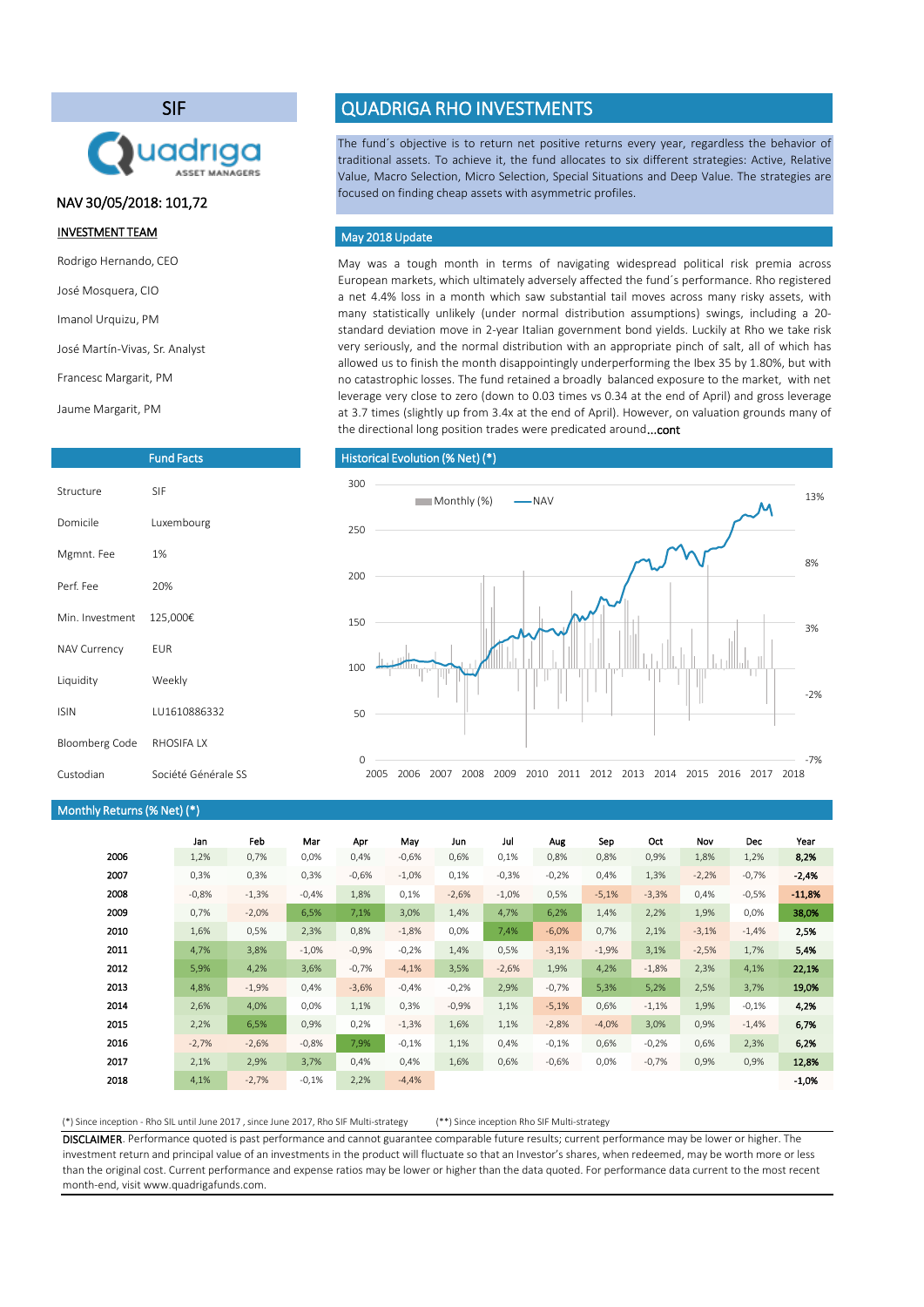(\*) Since inception - Rho SIL until June 2017 , since June 2017, Rho SIF Multi-strategy (\*\*) Since inception Rho SIF Multi-strategy

Gross

DISCLAIMER. Performance quoted is past performance and cannot guarantee comparable future results; current performance may be lower or higher. The investment return and principal value of an investments in the product will fluctuate so that an Investor's shares, when redeemed, may be worth more or less than the original cost. Current performance and expense ratios may be lower or higher than the data quoted. For performance data current to the most recent month-end, visit www.quadrigafunds.com.

| <b>Net</b> | 2,85% |
|------------|-------|
|            |       |
|            |       |

| Comparative inony netain |         |                       |                 |                   |         |                 |  |  |
|--------------------------|---------|-----------------------|-----------------|-------------------|---------|-----------------|--|--|
|                          |         | <b>RETURNS (CAGR)</b> |                 | <b>VOLATILITY</b> |         |                 |  |  |
|                          | 5 years | 3 years               | Since inception | 5 years           | 3 years | Since inception |  |  |
| Rho Investments          | 9,67%   | 4,64%                 | 8,19%           | 8,52%             | 8,21%   | 8,80%           |  |  |
| Stoxx 600                | 6,09%   | 0,15%                 | 1,72%           | 11,69%            | 12,28%  | 14,33%          |  |  |
| Iboxx Eur Corporate      | 2,92%   | 1,97%                 | 3,64%           | 2,72%             | 2,92%   | 3,89%           |  |  |

372,28%



| 2018       | $-1,05\%$ |
|------------|-----------|
| $CAGR*$    | 8,19%     |
| April 2018 | -4,36%    |

| Risk / Return |       |
|---------------|-------|
| Volatility*   | 8,80% |
| Sharpe Ratio* | 0,93  |
| Sortino Ratio | 1,32  |
| VaR 99% Daily | 2,48% |

| German Govt, Bond Futures       | 63,02% |
|---------------------------------|--------|
| NASDAQ 100 E-mini               | 59,79% |
| Spread L/S Banks - Eurostoxx 50 | 23,77% |
| Long S&P - Short Nasdag         | 12,31% |
| <b>BECM CMS T1 FRN</b>          | 7,30%  |
|                                 |        |
| % Exposure                      |        |
|                                 |        |

| Returns (% Net)' |  |
|------------------|--|
|                  |  |

#### Top Five Positions (Gross Exposure over Nav)



## Risk Concentration and Distribution Metrics

#### Performance attribution across strategies (% Net)



#### Number of positions per strategy

#### Comparative Risk / Return



#### **Var % Contrib Hist 3Y**